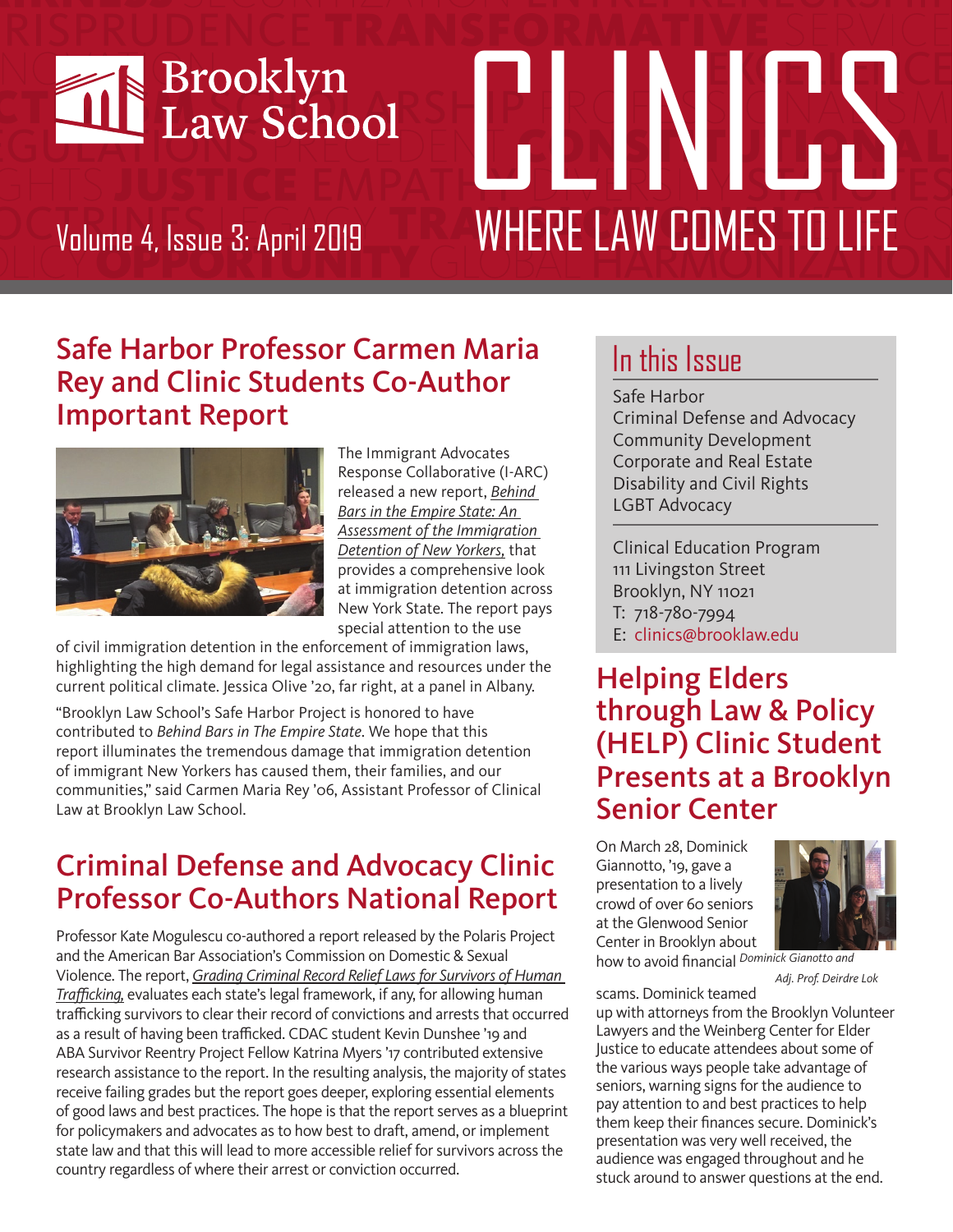#### Meet the Newly Appointed Chair of the Rent Guidelines Board

David Reiss, Director of the Community Development Clinic, has been appointed [Chair of the NYC](https://www1.nyc.gov/site/rentguidelinesboard/about/board-staff.page)  Rent Guidelines Board. The Board is mandated to establish rent adjustments for the approximately



one million dwelling units subject to the Rent Stabilization Law in New York City. The Board holds an annual series of public meetings and hearings to consider research from staff, and testimony from owners, tenants, advocacy groups and industry experts. This is a great honor for our colleague who will have to steer the ever-volatile NYC housing ship.

#### Criminal Defense & Advocacy Students Busy All Over NYC

CDAC continues its policy advocacy related to the issues presented in its casework.



*In February, CDAC student Hector Melendez-Franco '20 attended a roundtable discussion at the New York City Council on improving services for people involved in the sex trade. The roundtable was facilitated by BLS Alum Alana Sivin '14, Legislative Counsel to the Council.*



*Reza Bonachea '19 and Brittany Pagnotta '19 conferencing misdemeanor cases with defense team from the Exploitation Intervention Project of the Legal Aid Society in Brooklyn Criminal Court.*



*Michael Sheftman '19, Reza Bonachea '19, Ramsha Ansari '20, and Sarah Adams '20, after completing the first of two workshops on criminal records for women detained at the Rose M. Singer Center, the women's jail at Rikers Island. The workshop explained the basics of criminal records, sealing, and other forms of relief. The team reviewed individual criminal histories and will now work to correct errors uncovered on the records of the women who participated.*

#### Real Estate Tax Exemption and Rehabilitation for a Lower East Side Building

Corporate and Real Estate Clinic students, supervised by Professor Debbie Bechtel, began working with a Lower East Side building in 2013 when the not-for-profit corporation owner was facing serious financial difficulties. The problems stemmed from high real estate taxes and relatively low income from a large commercial space. The first step the students took was to re-structure the board of directors to eliminate the commercial tenant representatives and thereby empower the residential tenants. Students also re-negotiated the commercial lease and helped the corporation apply for a real estate tax exemption. Ultimately, the six residents hope to own shares for their apartments in a traditional housing co-op structure, so students have advised them about that process.

In 2016 the City Councilperson for the district committed funds for extensive rehabilitation, an effort which took off in the spring 2019 semester with a commitment by the City to close a \$1,000,000 loan before June. Spring semester students John Caruso '19 and Muhannad Al Nisheiwat '20, have reviewed the title report, amended the certificate of incorporation and participated in weekly calls with the City agency to expedite the loan process. The City finally approved the real estate tax exemption in March of 2019 and John and

Muhannad will be pursuing a rebate for taxes paid since 2016. They will be meeting with the corporation's board of directors in April to seek approval for the loan.

### Saying Farewell to Disability and Civil Rights Clinic Founder

After launching and sustaining the Disability and Civil Rights Clinic, one of the country's first programs dedicated to helping adults with intellectual or developmental disabilities, Natalie Chin will be

joining the faculty at CUNY Law School. The clinic, funded generously five years ago by the Taft Foundation, not only represents clients on a wide range of types of matters, it also sponsors an annual breakfast at which stakeholders engage in timely conversations about emerging issues affecting this population.